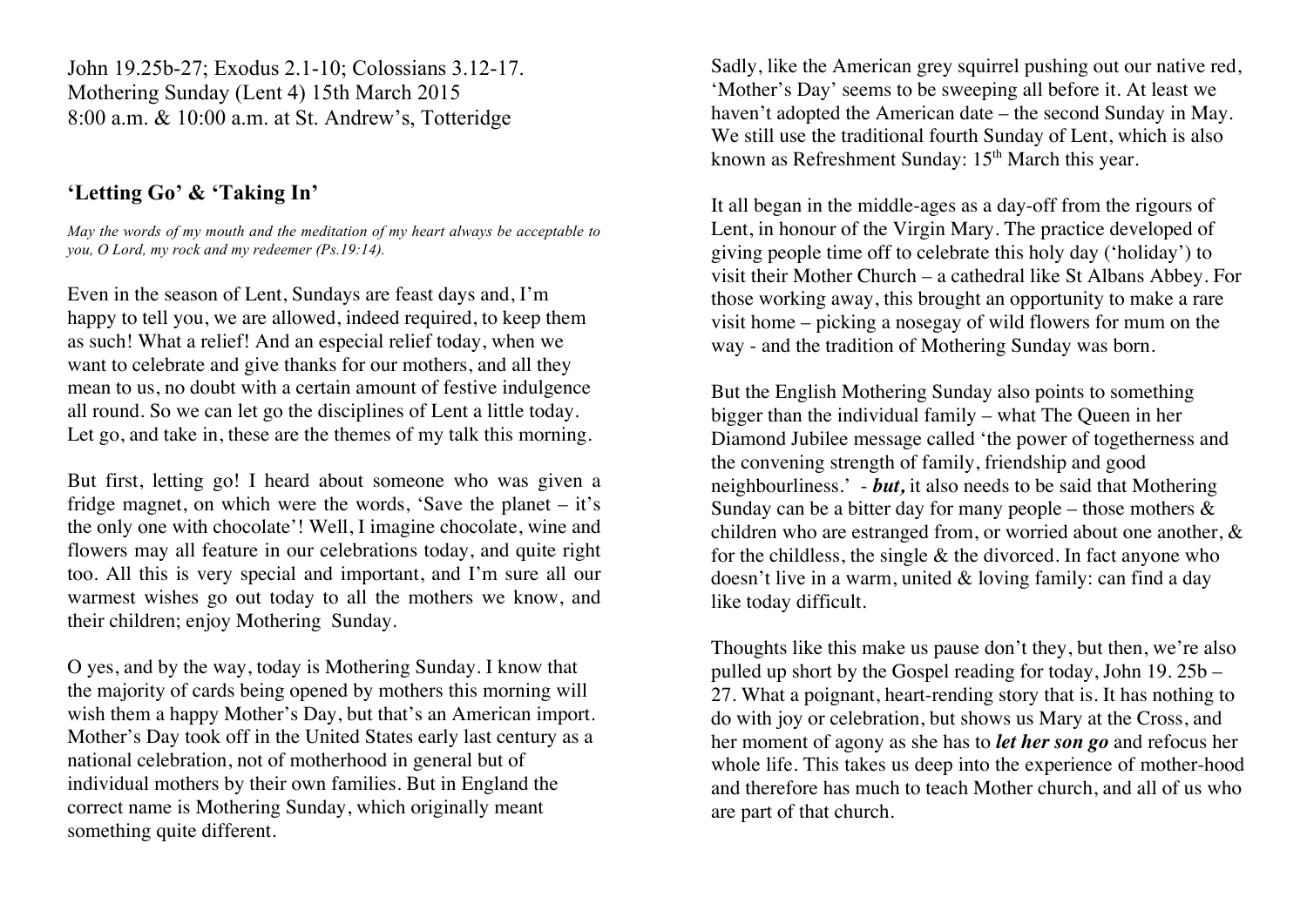Our gospel story is a story about letting go, just as the Levite woman had to let go of her son in the story from Exodus, placing him in a basket to be found by the daughter of Pharaoh. The gospel describes the moment when Mary had to let go of her son, physically and finally, and our hearts must go out to any mother, then or now, who experiences this. Today must be very difficult for them. But less traumatic 'letting go's' happen throughout the mothering process. It begins at the crèche or school gate and continues until the young leave home, probably long beyond that.

Mary herself would have needed to let go of all her mother's dreams and expectations for Jesus; the hope that he might marry, have children, continue the family business, and so on. But she had to learn that she could not remain centre stage in her child's life – she could not any longer control him or mould him, but had to let him go to follow his own path.

But our scripture today also offers stories about 'taking in'. We heard about the kindness of the Pharaoh's daughter, about how she took Moses in to be her own. In the reading from Colossians, Paul offers us a real gem of an encapsulation of Christian teaching, about how we should take in by "clothe… ourselves with compassion, kindness, humility, meekness, and patience... forgiving each other… and clothe (y)ourselves with love, which binds everything together in perfect harmony." 'Take in' this reading to your heart today, cut it from the reading sheet and stick it on your fridge, in your locker at school, on the mirror in your bathroom – it's gold dust!

Jesus, who had to be taken in and offered sanctuary even at his birth, makes this Pauline teaching, to 'take in' with all compassion, come alive, and we hear about how he turns to the beloved disciple and tells him in such simple, poignant words,

'Woman, here is your son,' and to the disciple, 'Here is your mother. And from that hour the disciple took her into his own home.'

This, I want to suggest, is the essence of 'motherhood' everywhere; men can be good mothers too. The selfless act of one who gives sanctuary to life other than its own; that 'takes in' in love, with all mercy - to harbour, protect and to nurture, expecting nothing in return; and then with all love, even to the extent of being prepared to endure pain, gives out, 'lets go', allows the fledgling to leave the nest, the child to become the adult, granting freedom to their beloved as God grants freedom to us all.

*Spoken in the name of the Father, Son & Holy Spirit. Amen.*